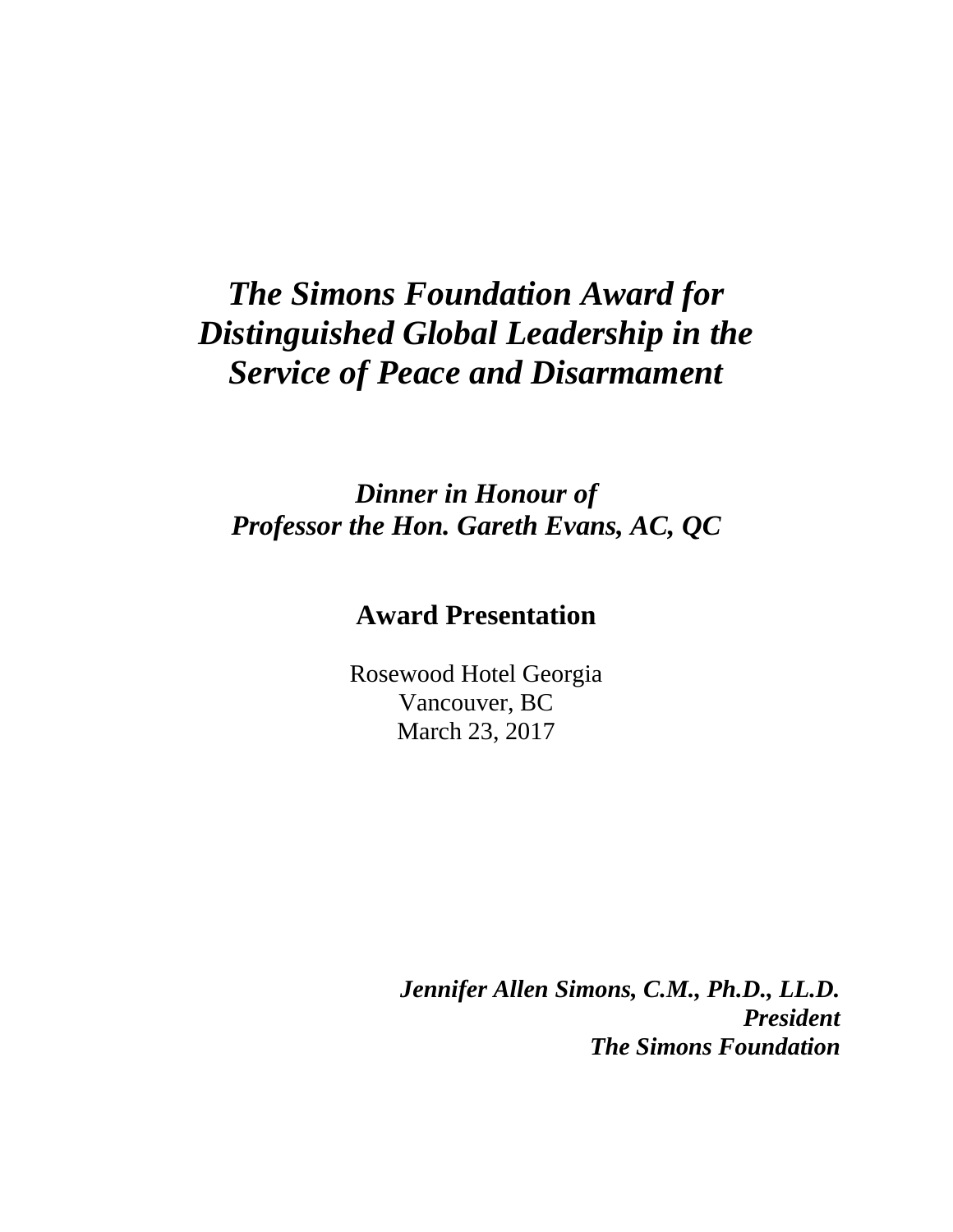*The Simons Foundation Award for Distinguished Global Leadership in the Service of Peace and Disarmament* is presented to an individual who has made an outstanding contribution in shaping a more peaceful and just world.

We chose the First Nations symbol of The Shaper as its Award. The Shaper is the creation of Susan Point, renowned Salish sculptor who works primarily with glass and whose work is now on exhibit at the Vancouver Art Gallery across the street.

Susan Point says that humans "mold and make…. The Thunderbird is their protector, the most powerful of all spirits in our Salish legacy. Many legends," she says, "tell of how the Thunderbird has saved 'the people' from natural disaster."

She created a Special Edition of The Shaper for The Simons Foundation - a human figure holding up the Earth. The Thunderbirds support the human figure whose hands they shape. The Earth, in turn, has a body which supports both the Thunderbirds and the human figure. Inside the Earth are two Thunder Lizards.

This work, she says, conveys, the notion that all life is inter-related and that the human being - *the Shaper of this World* - must always be guided by this fact if he, or she, is to be a good caretaker of life and the planet.

We chose the symbols of *The Shaper* as our Award because our definition of a Distinguished Global Leader is a person who **shapes and creates** the environment; a person whose leadership skills involve foresight and imagination; a leader who creates the blueprint, the guidelines; who develops and advances the path to a safer, more just, humane world.

I can think of no better recipient for this Award than Professor the Hon. Gareth Evans – a globally acknowledged shaper of a humanistic world order – an academic, lawyer, activist, author, politician, thought leader – a man of ideals who, throughout his life, has worked to ground these ideals in reality.

From his days as a student activist he was engaged in the promotion of humanitarian issues - civil liberties issues such as "capital punishment, censorship, apartheid and abortion law reform." And in the early days of his legal career he advised the Australian government on Indigenous land rights and legal services issues.

He entered politics as a student and was elected to the Australian Senate in 1977 as a member of the Opposition. When the government changed in 1983 he was appointed Attorney-General for Australia. And from 1988 to 1996, became Australia's longest serving, highly-regarded and most successful Foreign Minister.

Gareth Evans has contributed to many initiatives which furthered the peace, stability and security in the world. His early contribution as Foreign Minister was the pivot of Australia to Asia – particularly to Indonesia and China - encouraging dialogue and co-operation on regional security issues and initiating a new Asia Pacific regional economic and security architecture*.*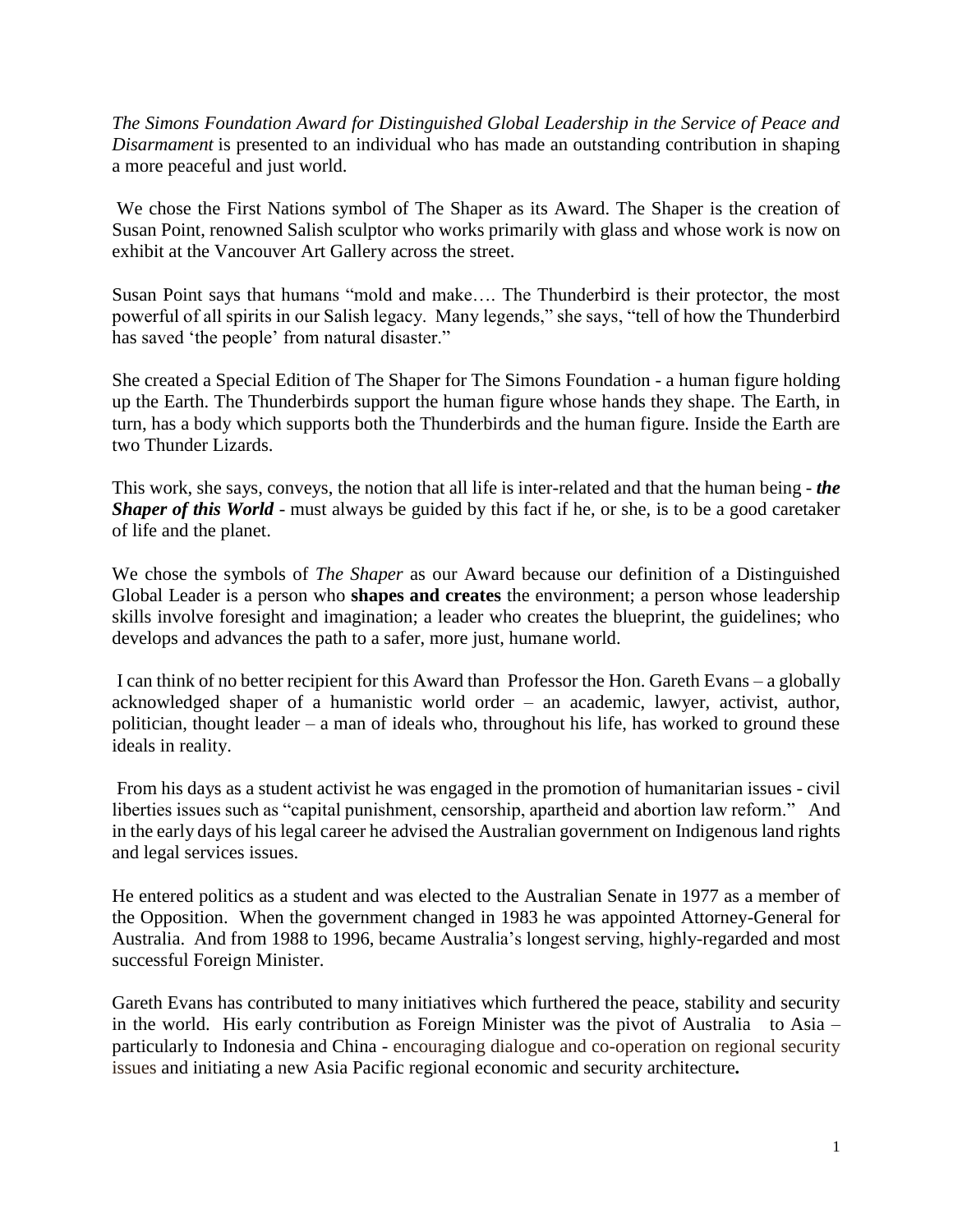Gareth's most remarkable achievement in Asia as Foreign Minister was the ultimately successful peace plan for war-ravaged Cambodia and its multiple warring factions. His key innovation was the central role of governance of the country by the United Nations during the period of transition.

Another success – and global - was his innovative and unique action bringing together government and industry representatives from over 70 countries to involve them in the design and ultimate conclusion of a comprehensive Chemical Weapons Convention.

What brought Gareth Evans most to my attention was his initiation of the Canberra Commission on the Elimination of Nuclear Weapons. There have been other commissions - the Swedishinitiated Weapons of Mass Destruction Commission of which he was a member; and a second Australian – Japan Commission on Nuclear Non-Proliferation and Disarmament in 2008, which was also his enterprise. But the Canberra Commission remains the definitive contribution to the agenda for nuclear disarmament. Gareth continues his ardent advocacy for the elimination of nuclear weapons.

From 2000–2009 Gareth Evans was President and Chief Executive Officer of the International Crisis Group. In these ten years he expanded the scope of operations from a small number of countries, in the Balkans and Central Africa, to over sixty countries across four continents. He enlarged the staff from twenty-five to over one hundred and thirty, and increased the two million dollar budget to over fifteen million US dollars.

By the end of his tenure the International Crisis Group had become the pre-eminent international Non-Governmental Organization working on the prevention and resolution of deadly conflict, and regularly identified as one of the world's most influential think tanks.

In 2000 he was invited by Lloyd Axworthy, Canada's Foreign Minister at that time, to co-chair the Canadian International Commission on Intervention and State Sovereignty, which, in 2001, published its ground-breaking report, *The Responsibility to Protect*. And Gareth Evans can take credit for naming the concept.

He has a unique ability – which I imagine is the envy of all writers - to capture the essence of an idea that illuminates the issue and becomes its signature, as does the construct, *The Responsibility to Protect.* In this instance, he could foresee its workability, how it would play out and be brought to fruition. He has been cited as one of the Top 100 Global Thinkers in 2011 "for making *the responsibility to protect* more than academic."

Gareth is universally recognized as the most significant player furthering the *Responsibility to Protect* Doctrine - initiating, and advocating for the international acceptance of the concept - as a member of the UN Secretary-General's High Level Panel on Threats, Challenges and Change; on the UN Secretary-General's Advisory Committee on Genocide Prevention; on the Zedillo Commission of Eminent Persons on The Role of the IAEA to 2020 and Beyond; as Co-Chair of the Advisory Board of the Global Centre on the *Responsibility to Protect*, and as the author of *The Responsibility to Protect: Ending Mass Atrocity Crimes Once and For All*, published by the Brookings Institute, and for many other published works.